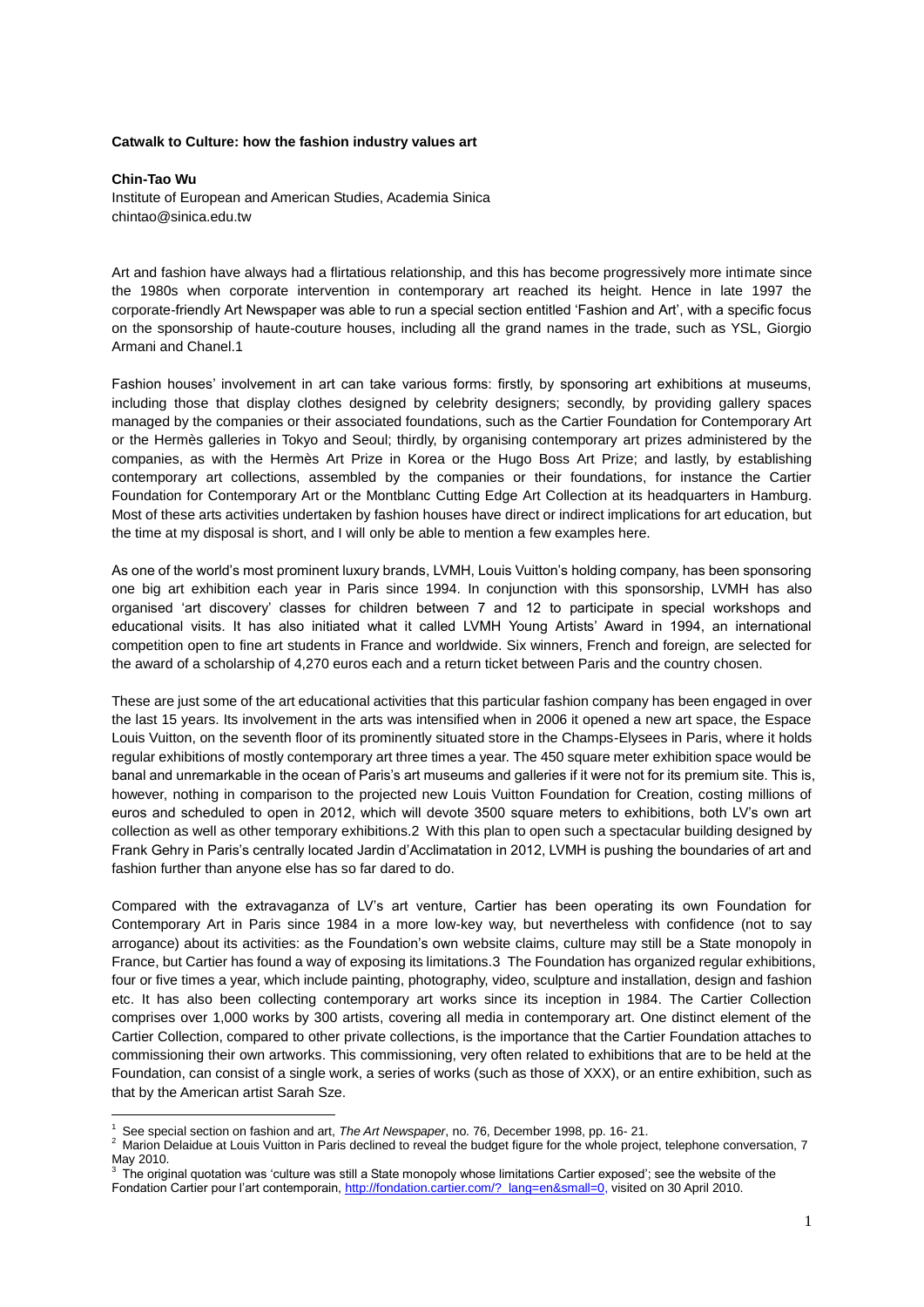What distinguishes Cartier's involvement in art from that of other luxury goods companies is that it finds a place for education in all of its activities. Like the art education activities organized by the museum, the Cartier Foundation organizes workshops for children, group visits and introductory courses on contemporary art for the general public. It also organizes two types of art education activities for its employees: i.e. special guided tours, and two-day art training sessions. In the two-day training courses, employees are taught to understand the practices of the Foundation and its values, and the course involves also visits to other exhibitions or art institutions in Paris.

Unlike its commercial competitors Louis Vuitton and Cartier, which have centred most of their art activities in Paris, the luxury house Hermès, even though its base is in Paris, has in fact devoted its energy and art resources to its Asian stores. With the Asian market accounting for almost half of its sales worldwide,4 Hermès is clearly making every effort to ensure that its Asian customers' desires are satisfied and that their loyalty is maintained. It has specifically designed built-in art and cultural facilities within the shopping complex of its two flagship stores, Maison Hermès in Tokyo since 2001 and here in Seoul since 2006. This includes in both cases a cutting-edge art gallery and an exhibition space given over to telling Hermès product-related history. While the Tokyo store has an extra facility, Le Studio Hermès, for film screenings, the Korean house has initiated a potentially more influential event for the Korean art scene, that is, the Hermès Prize for Contemporary Korean Art. What Hermès has done in art in Asia is, in every sense of the word, remarkable, and inevitably leads one to wonder exactly why this Western luxury-goods firm wishes to associate its presence in Asia so closely with contemporary art.

Despite these luxury companies' undoubted commitment to art, they tend to be very reluctant to use the terms 'market' or 'marketing' in relation to their interaction with art.5 One exception is the Hamburg-based firm Montblanc and its Montblanc Cultural Foundation. They have been sponsoring the Philharmonia of the Nations and the Prix Montblanc Award for classical music since 1995, and 'the New Voices Award' for singers, the Young Directors Project, a competition for theatre directors as part of the Salzburg Festival since 2002, and the Montblanc Arts Patronage Award since 1992. The Award for Art Patrons is their most unique award, being specifically organized around the market and considered to be a significant marketing innovation for Montblanc, something that their spokesperson did not shy away from when we interviewed her.6 The award was initiated in 1992 with three participating countries, and it has steadily grown over the years until, in 2009, there were eleven countries involved, with Russia targeted as the 12th market.

Art activities have also been incorporated into Montblanc's business practices. In 2002 they started the so-called 'Montblanc Cutting Edge Art Collection'; the only consistent requirement for this is to have the Montblanc star logo incorporated into the art work in one way or another. Some of the works are on display at their headquarters, while others are sent abroad to their worldwide boutiques; as the spokesperson explained: 'because the clients have to see this as well. They have to understand that Montblanc is collecting art.'7 The Montblanc Cultural Foundation has also arranged two events for their employees in Hamburg; one is an in-house lunchtime performance that happens four times a year, and can be a classical music recital, a lecture, a reading or a theatre performance. The other benefit that the 800 employees get is the Montblanc Cultural Card which entitles them to 80 percent discount on any classical music or theatre performance in Hamburg, a very substantial discount and an incentive designed to encourage their employees to become regular art-goers.

Because of the limited time at my disposal, these are the only examples I have time to illustrate today. From my past research experience, however, they can be said to be entirely representative of the range of activities one can expect to find when a fashion house or other commercial business decides to get involved in art. As art educators, you may find that these activities could represent an untapped resource for possible engagement with business with the aim of 'enriching' art education. However, depending on which side you are on, politically, as art educators, you may find that their activities, even though they might seem to be channelling more resources into the arts, actually pose serious cultural and educational questions that need to be thought through and answered. Why and for what purposes would a business entity, whose ultimate concern is to make a financial profit, concern itself with promoting art or art education? Can the goals of business and those of art, and of art education, be reconciled and accommodated, and can they be mutually beneficial? And if collaboration between art and business is in the process of making the arts and arts education into a tool of business marketing, should such a marriage project be

<u>.</u>

<sup>4</sup> *Hermès International's Annual Report* xxx

<sup>5</sup> Mark Tungate, *Fashion brands: branding style from Armani to Zara* (London and Philadelphia: Kogan Page, 2004), p. 76.

<sup>6</sup> Interview with Ingrid Roosen-Trinks, Director, Montblanc Cultural Foundation, 29 October 2009, Hamburg. 7

Interview with Ingrid Roosen-Trinks, Director, Montblanc Cultural Foundation, 29 October 2009, Hamburg.